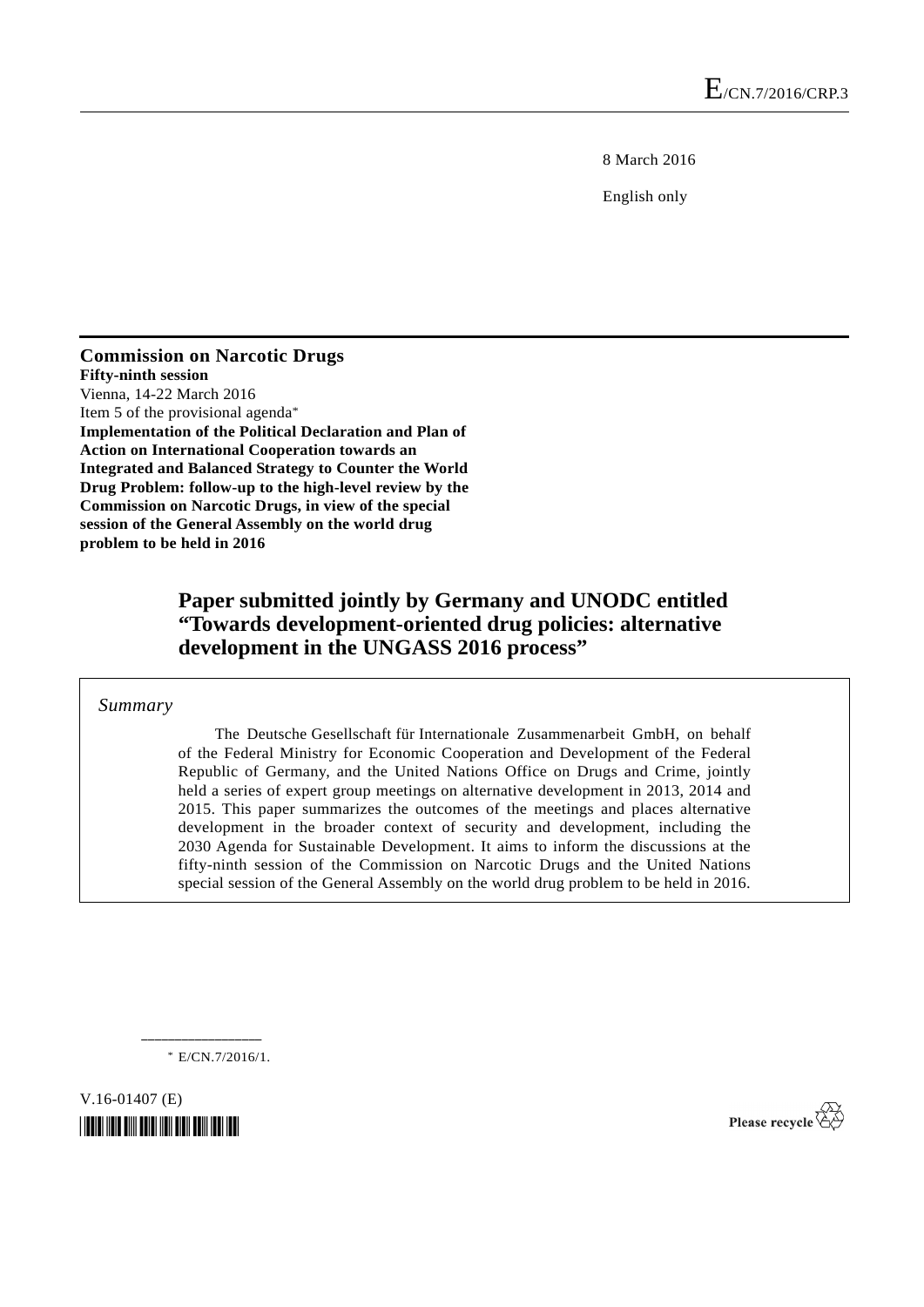# **Towards development-oriented drug policies: alternative development in the UNGASS 2016 process**

# **Introduction**

In recent years, Member States have increasingly recognized the importance of a development-oriented approach to address the world drug problem, including alternative development, to reduce the cultivation of illicit crops, notably opium poppy and coca bush, used for the production of narcotic drugs. There is also growing consensus on how to define and understand alternative development, namely as a long-term holistic approach that is integrated into national development strategies. Alternative development primarily addresses poverty, which in most cases is the root cause of illicit crop cultivation. The adoption of the United Nations Guiding Principles on Alternative Development by the General Assembly in December 2013 contributed to the promotion of alternative development. The Guiding Principles and global acknowledgement of illicit drug cultivation as a development issue were further recognized at the second International Workshop and Conference on Alternative Development hosted by the Royal Thai Government, in collaboration with the Government of the Federal Republic of Germany, the Government of the Republic of the Union of Myanmar and the United Nations Office on Drugs and Crime in November 2015.

A growing number of Member States have become involved in the implementation of alternative development programmes and strategies. The United Nations Special Session of the General Assembly on the world drug problem to be held in 2016 (UNGASS 2016), provides an opportunity to firmly place alternative development on the global drug control agenda, to rally support for increased political commitment and additional resources, to link alternative development to the 2030 Agenda for Sustainable Development and the Sustainable Development Goals (SDGs), and to advance a United Nations system-wide coherent view on the connection between drugs, drug control, development and security.

In preparation for UNGASS 2016, the Deutsche Gesellschaft für Internationale Zusammenarbeit (GIZ) GmbH, on behalf of the Federal Ministry of Economic Cooperation and Development (BMZ) of Germany, and the United Nations Office on Drugs and Crime (UNODC), in close collaboration with the Mae Fah Luang Foundation under Royal Patronage and the Transnational Institute, hosted a number of meetings on alternative development. These included the joint BMZ-GIZ-UNODC expert group meeting "Outreach to new stakeholders in the field of alternative development" held 10-12 November 2013 in Berlin, Germany, the joint BMZ-GIZ-UNODC expert group meeting "Alternative development in the framework of the UNGASS 2016 preparation and the Post-MDG debate" held 19-20 November 2014 in Berlin and the Joint BMZ-GIZ-UNODC-Mae Fah Luang Foundation expert group meeting "Taking development seriously: alternative development in the UNGASS 2016 process" held 25-27 November 2015 in Bangkok, Thailand. A further policy meeting included the G7 Roma-Lyon group outreach expert meeting "Alternative development in the framework of the security-development nexus" hosted by the German Federal Foreign Office on 25 June 2015 in Berlin.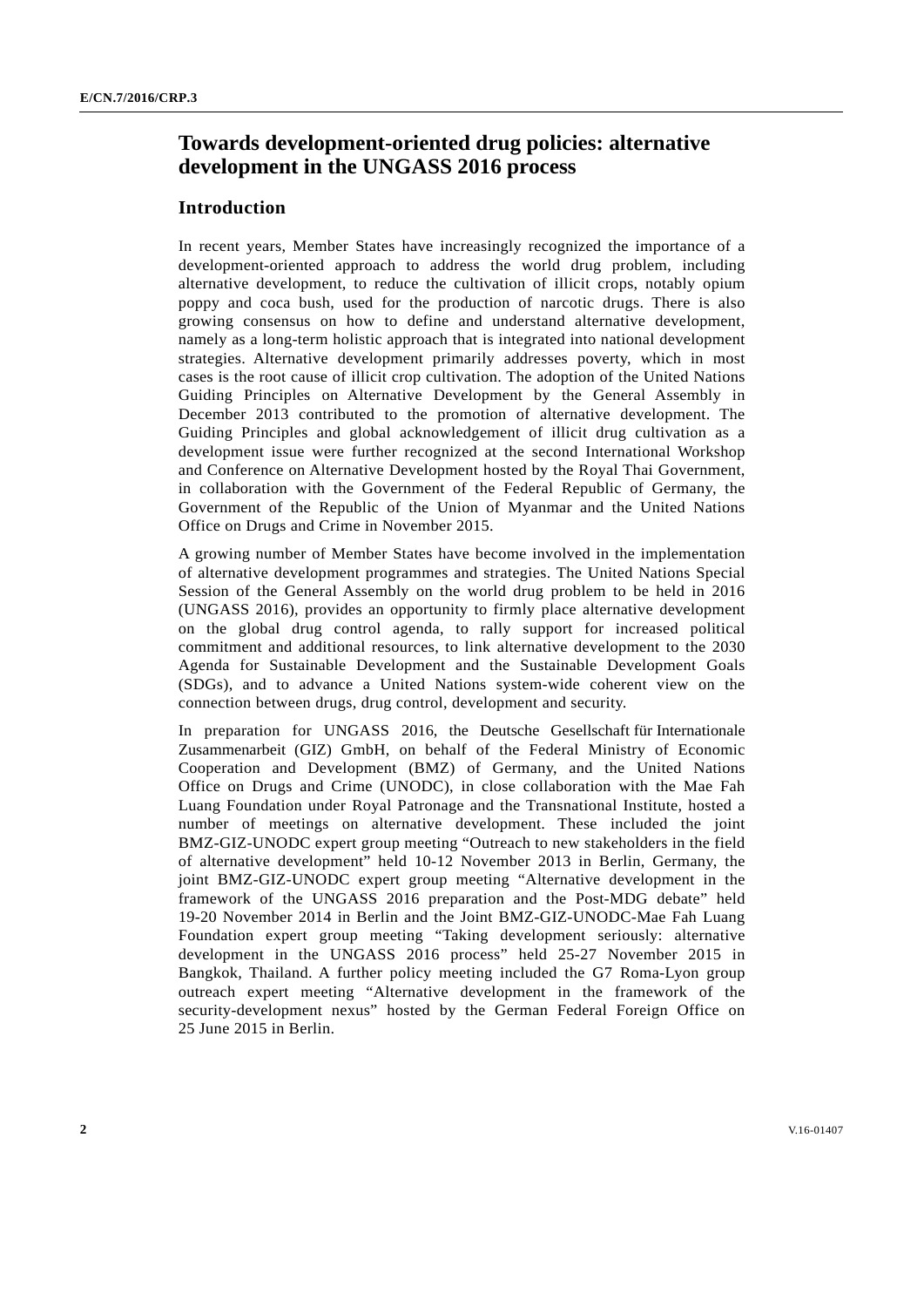Representatives from 21 Member States participated in one or several of the meetings, including: Afghanistan, Canada, People's Republic of China, Colombia, Egypt, France, Germany, Guatemala, India, Italy, Jamaica, Japan, Mexico, Morocco, Myanmar, Nigeria, Peru, Russian Federation, Thailand, United Kingdom of Great Britain and Northern Ireland, United States of America. The meetings also brought together representatives from regional and international organisations, civil society and academia. Participants discussed key issues and developed recommendations which form the basis for this paper. The objectives of the paper are to identify relevant policy priorities at UNGASS 2016 and within the post-UNGASS 2016 framework and to increase awareness of and advocacy for alternative development among Member States.

# **Key issues and recommendations: priorities for UNGASS 2016**

#### **1. The causal link between development and illicit crop cultivation**

Illicit drug crop cultivation, whether in Africa, Asia or Latin America, is usually driven by one or more of the following factors:

- Poverty:
- Poor food security;
- Geographically marginalized communities and poor infrastructure;
- Lack of access to markets for alternative development products;
- Lack of access to formal economic systems and to credit, including microcredits;
- Ongoing armed conflict, lack of security and deficient rule of law;
- Lack of technical capacity and means for legal agricultural production;
- Lack of access to land and land tenure rights.

While some participants mentioned that in certain areas people grow illicit crops for commercial reasons, others stressed that illicit cultivation is often the only livelihood choice for communities. Isolated and marginalized communities that lack any alternative livelihood opportunities consider illicit cultivation a solution to poverty. Revenue is used for food, basic household goods, health access and education. Poverty is not exclusively defined as a function of income but is a multi-faceted phenomenon that includes a wide range of indicators that collectively define the ability of people to lead a dignified life.

Some participants explained that unfair international trade policies led to price falls in licit crops, leading communities to cultivate illicit crops.

#### **2. The consequence: development first**

General agreement on the push factors of illicit crop cultivation allowed a consensus to develop among Member States on how to best design alternative development interventions. Many participants stressed that illicit crop cultivation is a development issue that requires a people-centred approach.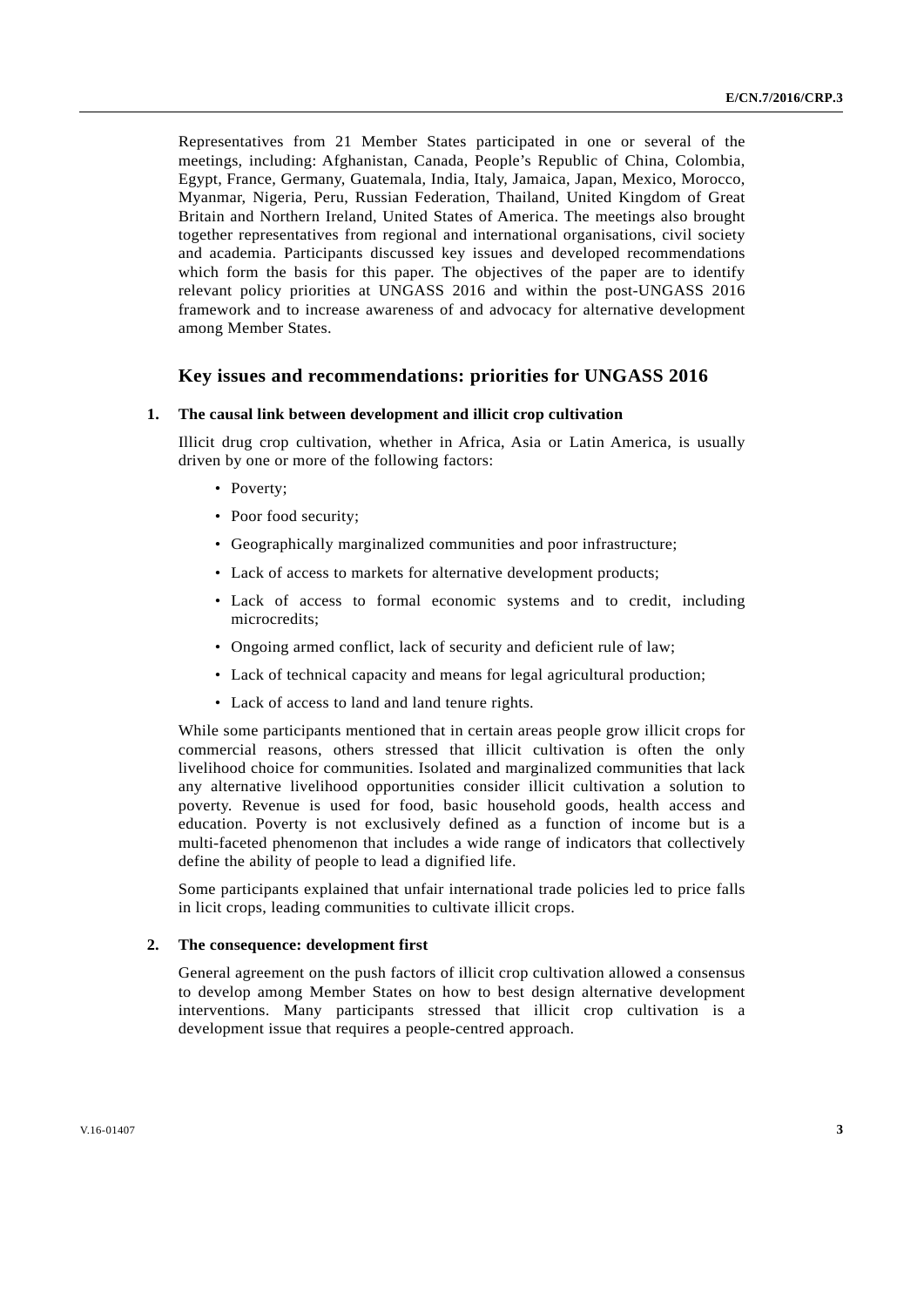Government participants from several countries pointed out policy shifts away from drug control approaches that focus primarily on eradication and law enforcement. These approaches have not led to sustainable reductions in illicit crop cultivation, but drove communities further into poverty (thus perpetuating a vicious cycle where poverty and illicit crop cultivation reinforce each other) and broke trust between communities and governments and the international community. Furthermore, the State loses legitimacy when eradication is the principal interaction with a rural community.

Some participants also pointed out that making development aid conditional on prior eradication of illicit crops constitutes a form of forced eradication and therefore can lead to the same negative consequences.

Overall, there was broad agreement that drug control needs to be implemented in full compliance with human rights obligations and that root causes and push factors of illicit crop cultivation have to be addressed. Policies to address illicit crop cultivation must be development-centred.

### **3. Long-term and comprehensive approach**

Participants highlighted on many occasions that successful alternative development requires a comprehensive, long-term approach. Previously defined as a crop-substitution strategy, alternative development is now broadly considered a holistic and programmatic approach to tackle the push factors of illicit crop cultivation. Alternative development programmes must be integrated into broader national development strategies and involve all relevant stakeholders, including communities, civil society organisations, development organisations, donors and governments.

Several participants stated that alternative development should not target individual cultivators, but address rural populations as a whole, taking into account that people besides farmers are also involved in illicit crop cultivation such as day labourers for harvesting or processing. Other participants reiterated that the definition of alternative development also includes the concept of preventive alternative development, i.e. interventions in areas with vulnerable populations adjacent to areas of illicit crop cultivation.

It was also recognized that local and national reductions in illicit cultivation of coca bush or opium poppy are often short-lived and unsustainable when development interventions are not given sufficient time and long-term funding. Therefore, at the global level, cultivation has often resumed or was displaced to other areas. Alternative development has been very successful in reducing illicit drug crop cultivation locally and regionally, but adverse context factors on the global level have made these successes less visible. For this reason, it is crucial that interventions look beyond short-term crop substitution projects and put greater emphasis on broader and long-term rural development programmes and strategies that go beyond locally concentrated interventions. This requires long-term and sustained financial support from the international community for development interventions in areas where many people depend on the illicit drug economy for basic subsistence.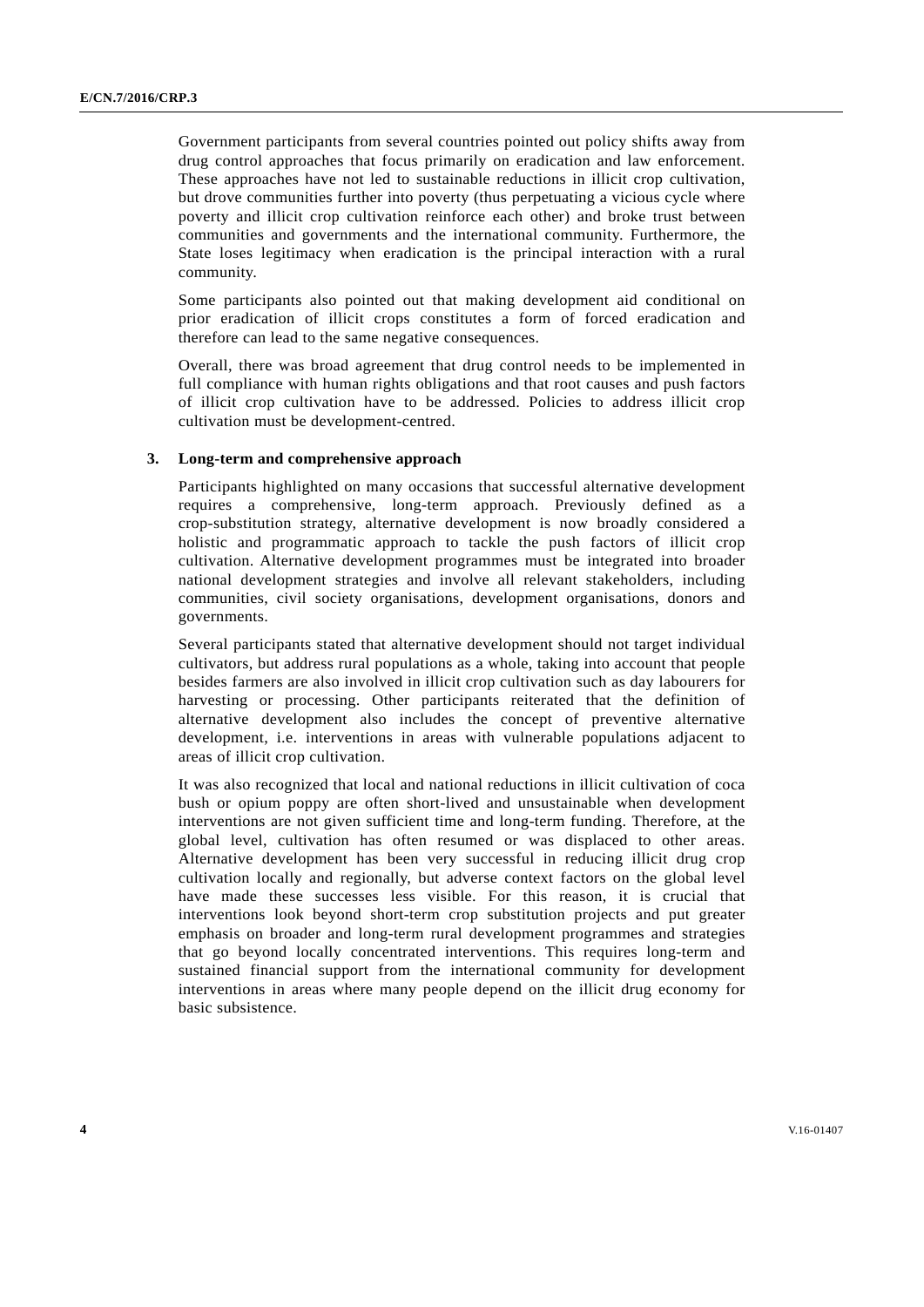### **4. Measuring impact and success**

In order to make any meaningful conclusions and recommendations on the impact and success of alternative development interventions, there is an urgent need to increase and improve data collection and standardise methodologies. Compared to other supply-side drug policies, there is little comparative impact research on alternative development. Participants recognized the lack of research limits funding from donors and complicates efforts to link their contributions to alternative development's impact.

Several participants noted the challenge of directly attributing reductions in illicit crop cultivation to alternative development. This problem is exacerbated by the fact that different countries conduct illicit crop cultivation surveys differently, while some countries do not conduct them at all. Currently, efforts to assess alternative development's impact tend to look only at crop reductions in a limited area. These crop reductions are then juxtaposed with national or global crop reduction trends, leading to misrepresentations of alternative development's potential impact.

It is therefore important to better define how to assess the impact of alternative development initiatives and to manage expectations with regard to its potential contribution to reduce global cultivation levels. As is the case with all drug supply reduction efforts, the outcome also depends on global market dynamics.

Participants stressed on many occasions that human development indicators should form the basis of any alternative development impact assessment. The indicators that measure implementation of the SDGs could also be used to measure alternative development's impact.

Participants further stressed the need for evidence-based policies. These require a better understanding of shifts in cultivation levels and patterns, drivers of illicit cultivation and impact of alternative development interventions.

It was suggested that increased engagement of the academic and the research community could prove beneficial. Better data sets and subsequent analysis of alternative development's impact could help to increase funding. Further suggestions included the creation of a database on alternative development in an effort to more efficiently use resources, and an increase in South-South cooperation.

## **5. Funding**

Global funding for alternative development is low. Since 2009, there has been a decline in funding for alternative development by OECD countries relative to their overall development assistance. Participants noted the discrepancy between the momentum of increasing political support for a development approach in drug control and the lack of funding for alternative development. Alternative development was referred to as the "poor cousin" of official development assistance. This is a major obstacle to achieving sustained reductions. Alternative development currently only targets a small percentage of households involved in illicit crop cultivation.

There is a gulf between the development and drug control communities. Currently, donor support for "classical" rural development rarely takes illicit crop cultivation into account. Comprehensive data on funding levels of all development projects taking place in areas with illicit crop cultivation does not exist. Rural development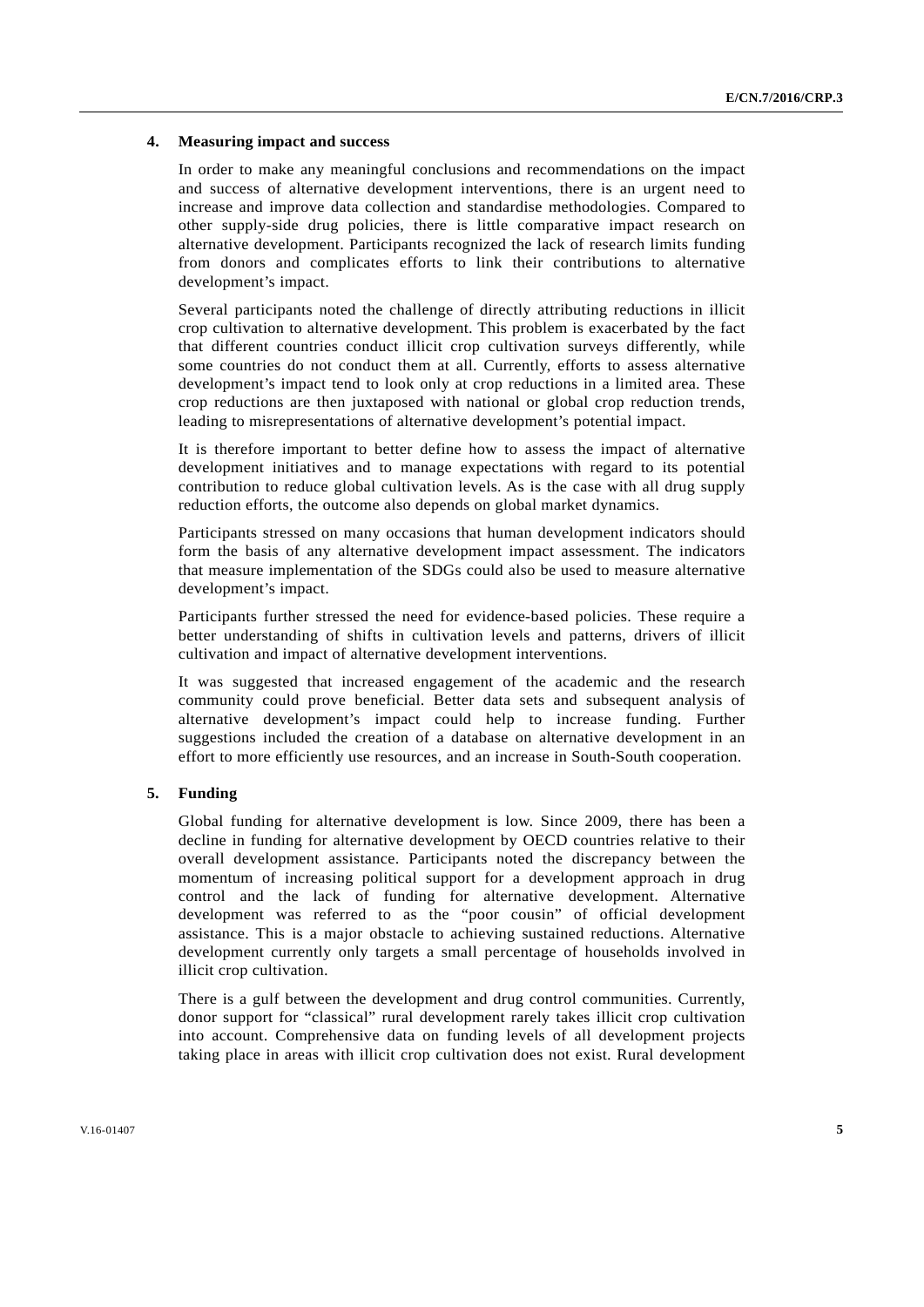interventions in areas with illicit crop cultivation are thus not considered to be alternative development interventions.

In this context, participants felt the need to increase awareness of alternative development among governments, in order to attract further funding and gain political support. Alternative development should be mainstreamed into broader development strategies. Participants also expressed strong interest in seizing the opportunity to mobilise additional funding at UNGASS 2016. Some participants mentioned the role of non-traditional funding sources and recommended forming, at UNGASS 2016, an alternative development funding working group. Highlighting the links between alternative development and the SDGs was also mentioned as a way of mobilising funds.

#### **6. Involvement of local communities**

Participants noted repeatedly that affected communities have not been sufficiently involved in the design, implementation and monitoring and evaluation of alternative development programmes. A people-centred approach when designing and implementing alternative development programmes, in order to reduce social vulnerabilities and strengthen local communities, is required.

Participants also highlighted the importance of promoting gender equality. In illicit crop cultivating areas, women often take the lead in tending the fields and carry responsibility for household food security and family development. Given a chance, they are likely to turn to alternative livelihoods in order to reduce vulnerabilities arising from illicit crop cultivation, such as the risk of eradication, threats from armed groups and criminal networks and price shocks. It is crucial to involve women when designing and implementing alternative development.

## **7. Access to markets**

Lack of access to agricultural markets under favourable terms is one of the main drivers of illicit crop cultivation. Participants thus stressed the importance of access to legal local, regional and eventually international markets for alternative development products. Obstacles include lack of infrastructure, lack of electricity access, lack of storage facilities, insecurity, negative impact from international trade and investment agreements and transport costs. In addition to promoting large-scale, export-oriented agricultural exports, the needs of smallholder farmers must also be addressed.

Alternative development programmes should take local conditions into account when identifying alternative, licit crops. Participants stressed the danger of monoculture, not only because of its negative environmental impact but also because it increases communities' vulnerability to price shocks and sudden shifts in demand.

Participants recognized that the international community should provide local communities and small-holder farmers with adequate public services, infrastructure, public transport and links to markets. International trade and investment treaties should also avoid negatively impacting the livelihoods of these communities.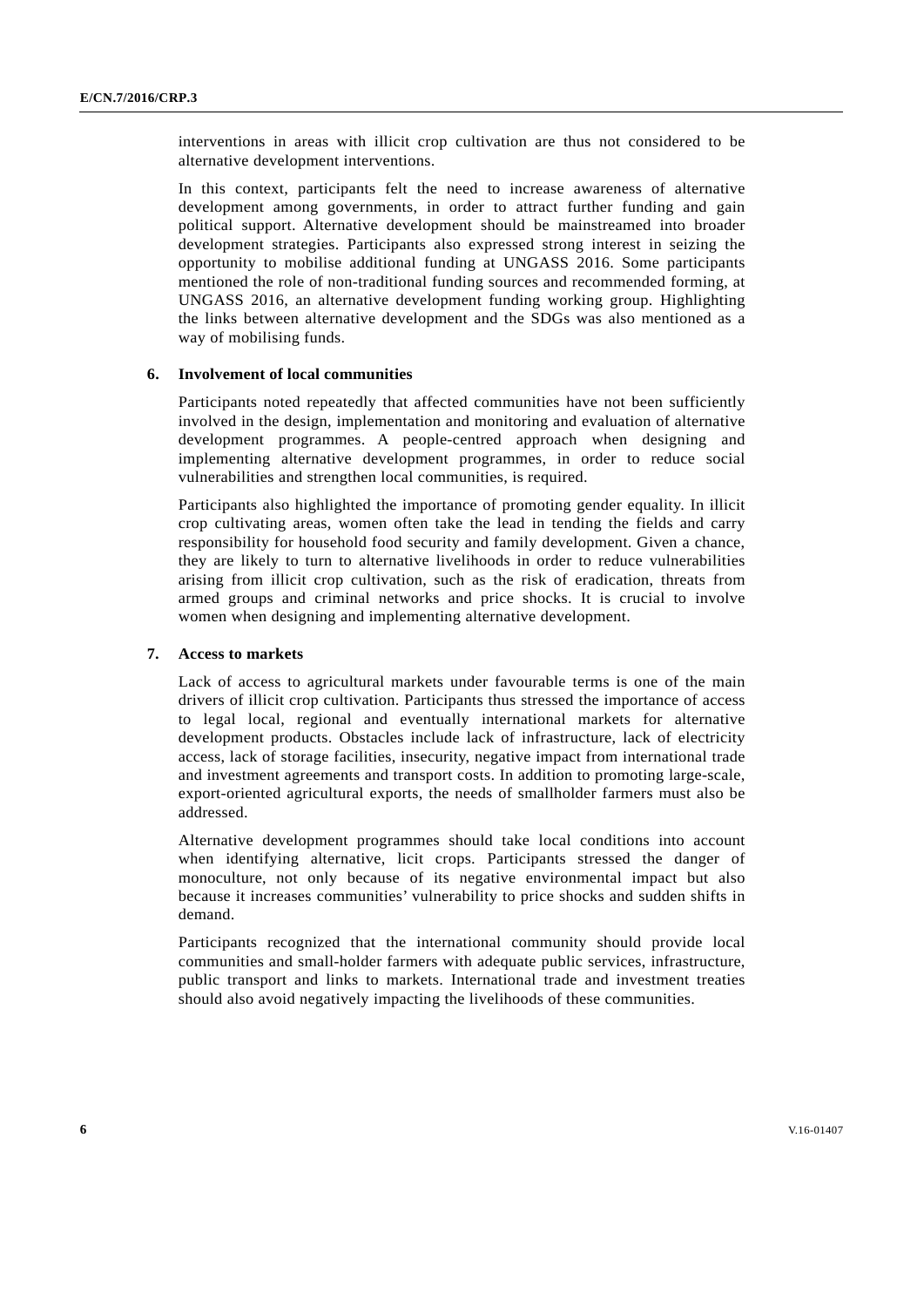## **8. Land tenure rights**

Participants mentioned a strong correlation between lack of access to land and illicit crop cultivation. Securing land tenure rights and access to land was seen as crucial for the success of alternative development strategies and programmes. Interventions should aim to increase fair and equitable access to natural resources including arable land and water.

Most cash crops are permanent or perennial and would require long-term investments. However, lack of land tenure rights is not conducive to long-term investments and many farmers will prefer to grow annual illicit crops which require little investment and promise quick returns.

Landless farmers benefit the least from alternative development. Furthermore, some participants noted that land grabbing and irresponsible agricultural investments have deprived communities of livelihood options other than engaging in illicit crop cultivation.

Some participants pointed out that promoting private land ownership can ensure access to land, while others stressed that clear ownership can actually facilitate land grabbing and lead to a loss of access for farmers. Therefore, it was agreed that a broad range of "legitimate land tenure rights" should be promoted. A range of legitimate land tenure rights, including traditional, customary and communal systems and practices were identified. Not all countries with illicit crop cultivation currently have legal systems that recognize traditional land tenure rights. Some participants further expressed a need to protect forests and nature reserves, in consultation with local communities.

The FAO Voluntary Guidelines on the Responsible Governance of Tenure of Land, Fisheries and Forests in the Context of National Food Security were mentioned as policy options to improve land tenure security including customary land practices.

## **9. Drugs, violence and peace**

The relationship between drugs, violence and security was continuously recognized. In many cases, illicit crop cultivation takes place in areas where various actors are involved in conflict. It was suggested that some actors have little interest in peace building and conflict resolution, since instability allows them to engage in illicit crop cultivation.

Communities involved in illicit cultivation often bear the brunt of the violence in conflict affected areas, as well as from repressive drug control policies. Forced eradication measures without a development approach or proper sequencing have often created strong anti-government sentiment among the rural population.

Participants noted that the lack of security and ongoing armed conflict constitutes a considerable obstacle to the implementation of alternative development programmes. Alternative development was identified as a tool to reduce violence, and promote peace and reconciliation, especially in countries with ongoing peace processes.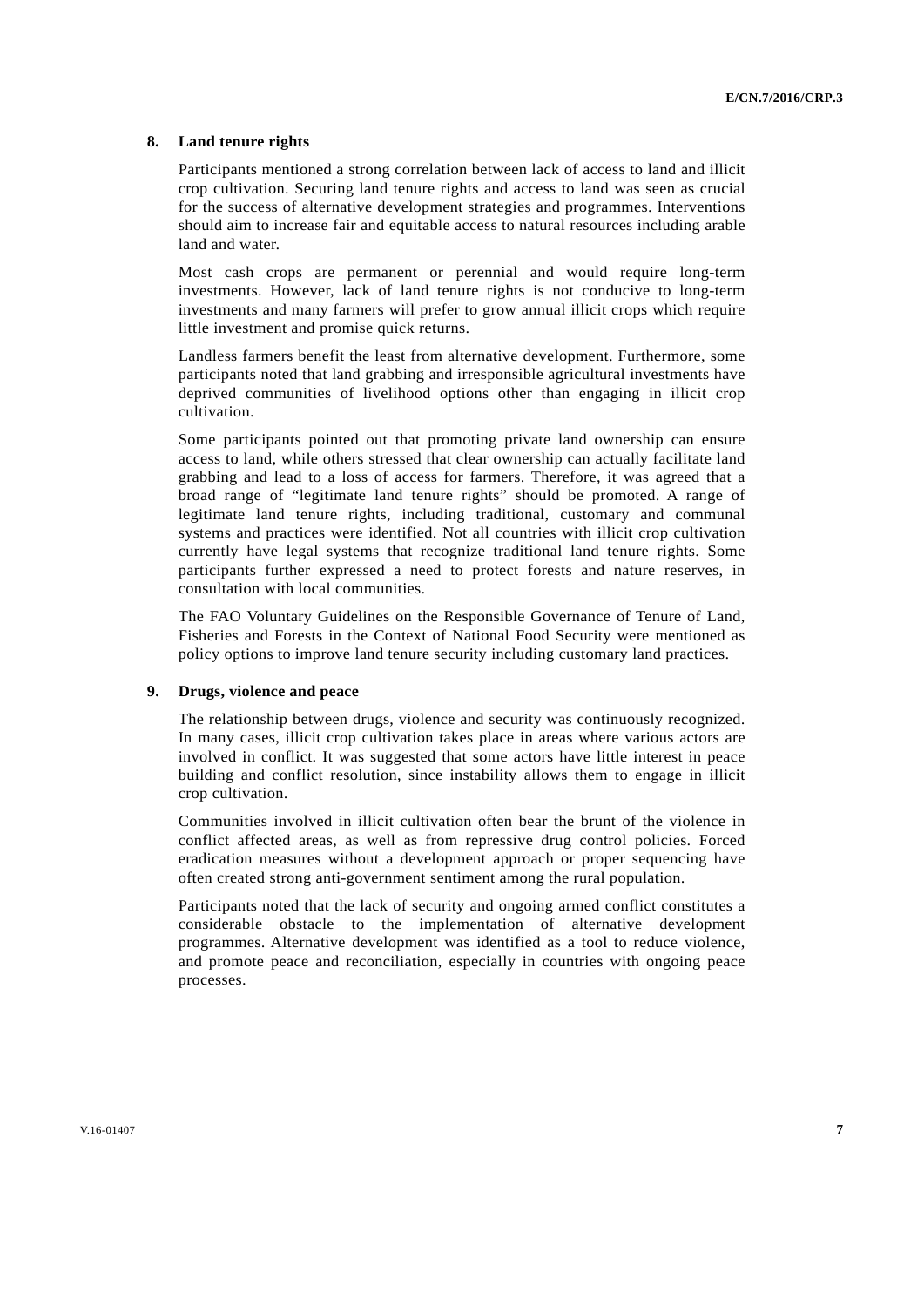#### **10. Good governance and the rule of law**

Illicit crop cultivation often takes place in areas with little or no government presence and suffering from conflict and internal displacement. The areas are often isolated and marginalized, with a lack of infrastructure and basic services. Increasing the presence of the State alone does not automatically lead to better conditions and outcomes for local communities. The nature and quality of the State's presence is crucial for successful alternative development.

Participants stressed the importance of establishing good governance and the rule of law. This includes addressing corruption, and introducing basic services such as infrastructure, education, health care and access to justice. Participants underscored the mutually reinforcing relationships between development, good governance and the rule of law.

## **11. Traditional and medicinal uses**

Some participants noted that some communities, including communities with little access to health care and essential medicine, have a longstanding history of opium, coca and cannabis use. There are increasing calls by rural communities in Africa, Asia and Latin America to respect, protect and promote the traditional, cultural, religious and medicinal use of illicit crops.

## **12. Cannabis and alternative development**

Some participants called for international recognition of the need for alternative development interventions to address cannabis. They also mentioned the need for governments from countries with cannabis cultivation to demonstrate more political will and allocate further resources to alternative development programmes.

Currently there are few alternative development programmes for cannabis growing regions. Global support for alternative development is relatively small compared to overall rural development support, and donors have prioritised alternative development funding for areas with illicit opium poppy and coca bush cultivation.

# **13. Alternative development and other drug-related problems**

Participants suggested broadening the discussion on alternative development to other drug-related problems. One suggestion was to develop social programmes that provide alternative livelihoods to people, especially youths, living in low-income marginalized urban areas, where joining drug-dealing criminal gangs often provides the only livelihood opportunity. However, other participants expressed reluctance to further expand the definition of alternative development, given the already low levels of funding for existing programmes.

## **14. UNGASS 2016 and the SDGs**

Participants stressed the importance of integrating alternative development strategies and interventions into larger national and global development agendas. Links to the United Nations Guiding Principles on Alternative Development and the 2030 Agenda for Sustainable Development are crucial.

Participants noted that many SDGs are directly relevant for and linked to alternative development interventions, especially goal 1 on ending poverty, goal 2 on food